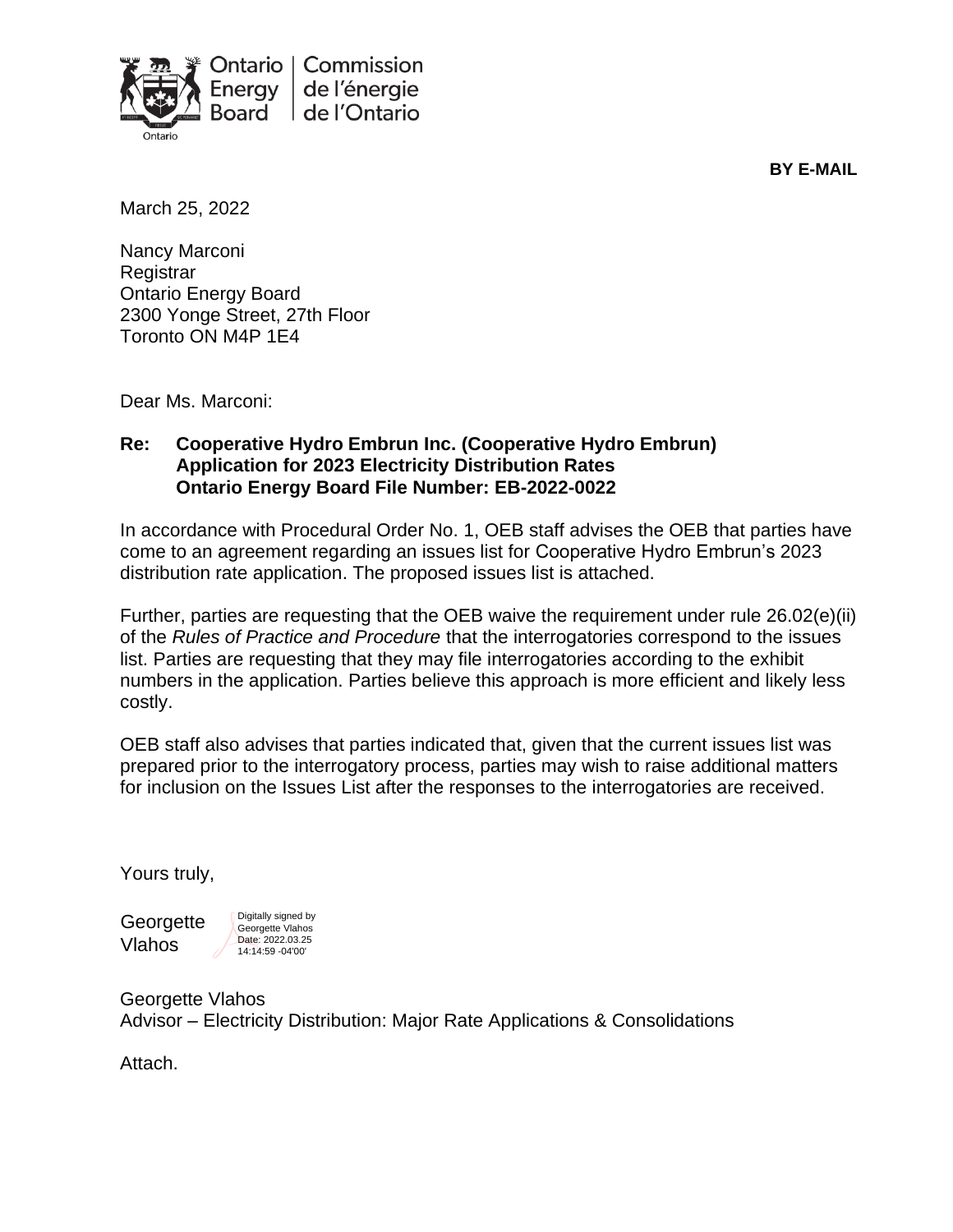#### **PROPOSED ISSUES LIST EB-2022-0022 Cooperative Hydro Embrun Inc.**

# **1.0 PLANNING**

### **1.1 Capital**

Is the level of planned capital expenditures appropriate and is the rationale for planning and pacing choices appropriate and adequately explained, giving due consideration to:

- $\triangleright$  customer feedback and preferences
- $\triangleright$  productivity
- $\triangleright$  benchmarking of costs
- $\triangleright$  reliability and service quality
- $\triangleright$  impact on distribution rates
- $\triangleright$  trade-offs with OM&A spending
- $\triangleright$  government-mandated obligations
- ➢ the objectives of Cooperative Hydro Embrun and its customers
- $\triangleright$  the distribution system plan
- $\triangleright$  the business plan

# **1.2 OM&A**

Is the level of planned OM&A expenditures appropriate and is the rationale for planning choices appropriate and adequately explained, giving due consideration to:

- $\triangleright$  customer feedback and preferences
- $\triangleright$  productivity
- $\triangleright$  benchmarking of costs
- $\triangleright$  reliability and service quality
- $\triangleright$  impact on distribution rates
- $\triangleright$  trade-offs with capital spending
- $\triangleright$  government-mandated obligations
- $\triangleright$  the objectives of Cooperative Hydro Embrun and its customers
- $\triangleright$  the distribution system plan
- $\triangleright$  the business plan

# **2.0 REVENUE REQUIREMENT**

- **2.1** Are all elements of the revenue requirement reasonable, and have they been appropriately determined in accordance with OEB policies and practices?
- **2.2** Has the revenue requirement been accurately determined based on these elements?